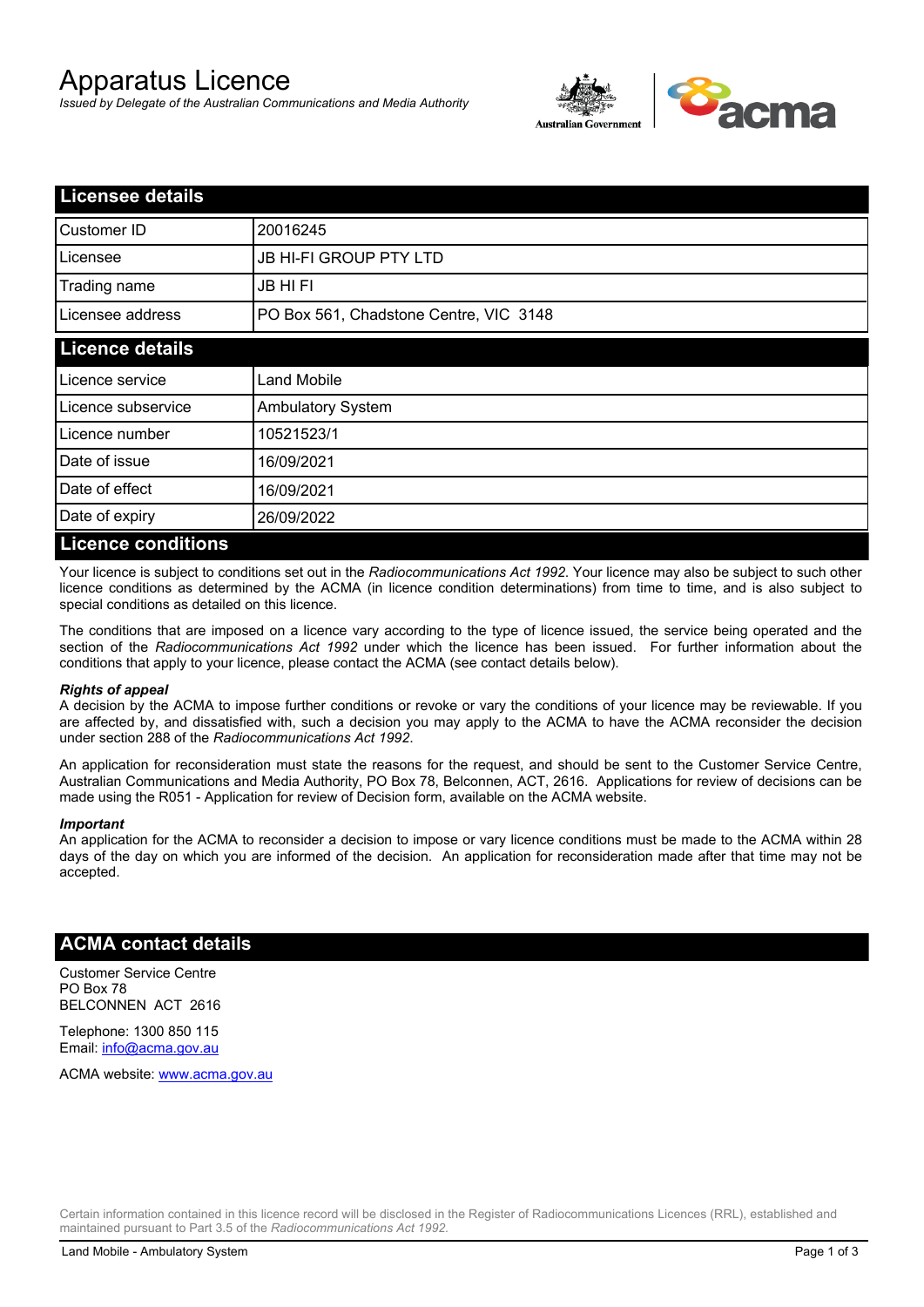# **Advisory Notes applying to licence no.: 10521523/1**

Conditions applicable to the operation of Ambulatory System station(s) authorised under this licence can be found in the Radiocommunications Licence Conditions (Apparatus Licence) Determination and the Radiocommunications Licence Conditions (Land Mobile Licence) Determination. Copies of these determinations are available from the ACMA and from the ACMA home page (www.acma.gov.au).